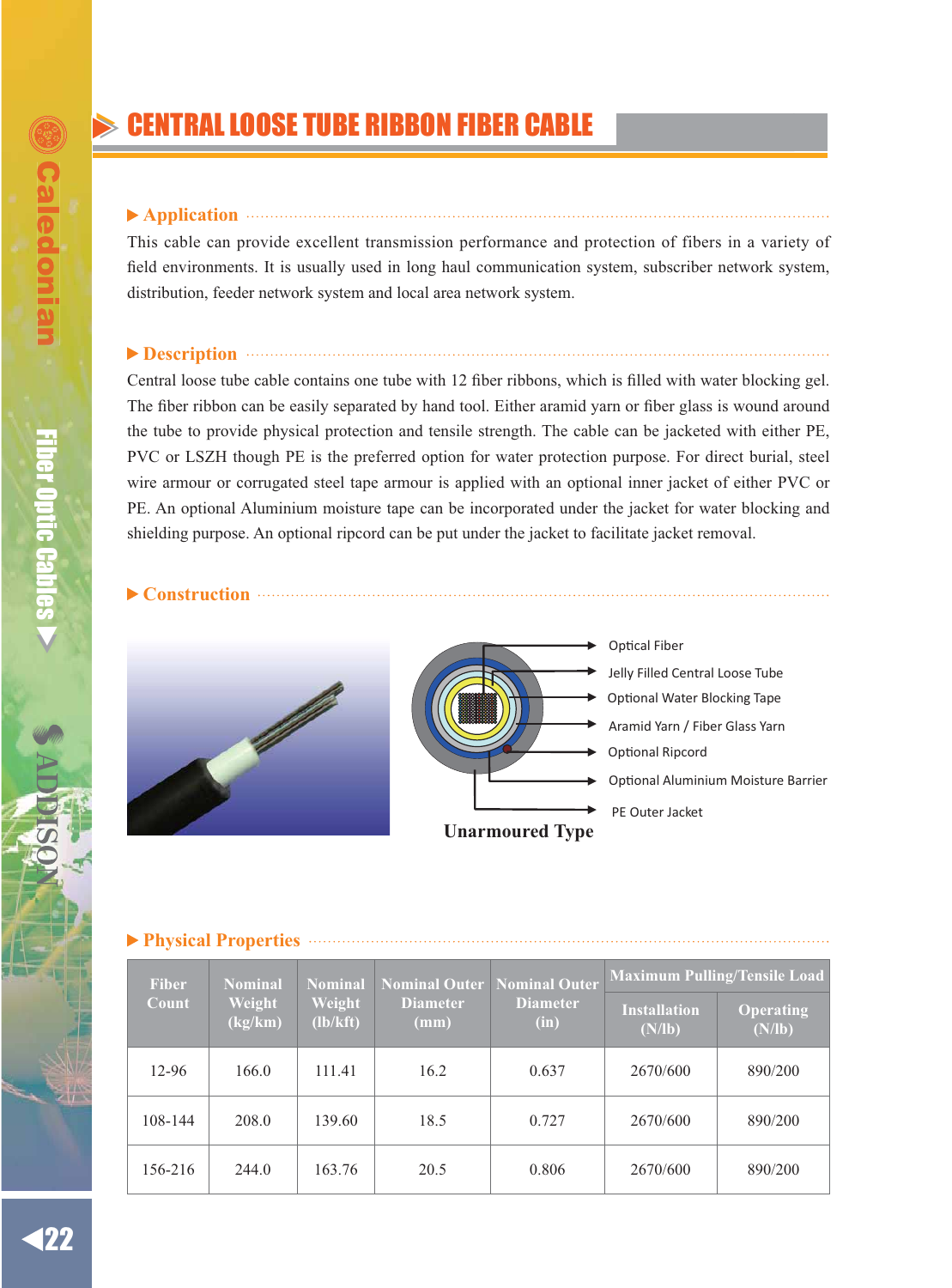ƷƷ

# **CENTRAL LOOSE TUBE RIBBON FIBER CABLE**

## **Construction**



## **Physical Properties**

| <b>Fiber</b><br>Count | <b>Nominal</b><br>Weight<br>(kg/km) | <b>Nominal</b><br>Weight<br>(lb/kft) | <b>Nominal Outer</b><br><b>Diameter</b><br>(mm) | <b>Maximum Pulling/Tensile Load</b> |                            |
|-----------------------|-------------------------------------|--------------------------------------|-------------------------------------------------|-------------------------------------|----------------------------|
|                       |                                     |                                      |                                                 | <b>Installation</b><br>(N/lb)       | <b>Operating</b><br>(N/lb) |
| 12-96                 | 233.0                               | 156.38                               | 14.8                                            | 2670/600                            | 890/200                    |
| 108-144               | 276.0                               | 185.23                               | 16.1                                            | 2670/600                            | 890/200                    |
| 156-216               | 316.0                               | 212.08                               | 17.1                                            | 2670/600                            | 890/200                    |

# **Mechanical Properties**

| <b>Minimum Bending Radius:</b> |                                                                                                                                                                                | <b>Maximum Compressive Load:3000N</b> |                                    |
|--------------------------------|--------------------------------------------------------------------------------------------------------------------------------------------------------------------------------|---------------------------------------|------------------------------------|
| Under installation:            | $20 \times OD$                                                                                                                                                                 | Repeated Impact: $4.4$ N.m (J)        |                                    |
| During operation:              | $10\times$ OD for unarmoured cables                                                                                                                                            | <b>Twist (Torsion):</b>               | $180\times10$ times, $125\timesOD$ |
|                                | $20\times$ OD for armoured cables.                                                                                                                                             | <b>Cyclic Flexing:</b>                | 25 cycles for armoured cables.;    |
| <b>Temperature Range:</b>      |                                                                                                                                                                                |                                       | 100 cycles for unarmoured cables.  |
|                                | Operating Temperature Range: $-40^{\circ}\text{C}$ ( $-40^{\circ}\text{F}$ ) to $+70^{\circ}\text{C}$ ( $+158^{\circ}\text{F}$ ) Crush Resistance: $263\text{N/cm}$ (150lb/in) |                                       |                                    |
|                                |                                                                                                                                                                                |                                       |                                    |

Storage Temperature Range:  $-50^{\circ}\text{C}(-58^{\circ}\text{F})$  to  $+70^{\circ}\text{C}(+158^{\circ}\text{F})$ 

 $\begin{array}{|c|c|c|c|}\hline \textbf{23} & \textbf{24} & \textbf{25} \\ \hline \textbf{25} & \textbf{26} & \textbf{27} \\ \hline \textbf{26} & \textbf{28} & \textbf{28} \\ \hline \textbf{27} & \textbf{28} & \textbf{28} \\ \hline \textbf{28} & \textbf{28} & \textbf{28} \\ \hline \textbf{28} & \textbf{28} & \textbf{28} \\ \hline \textbf{29} & \textbf{28} & \textbf{28} \\ \hline \textbf{20} & \textbf{28$ 23